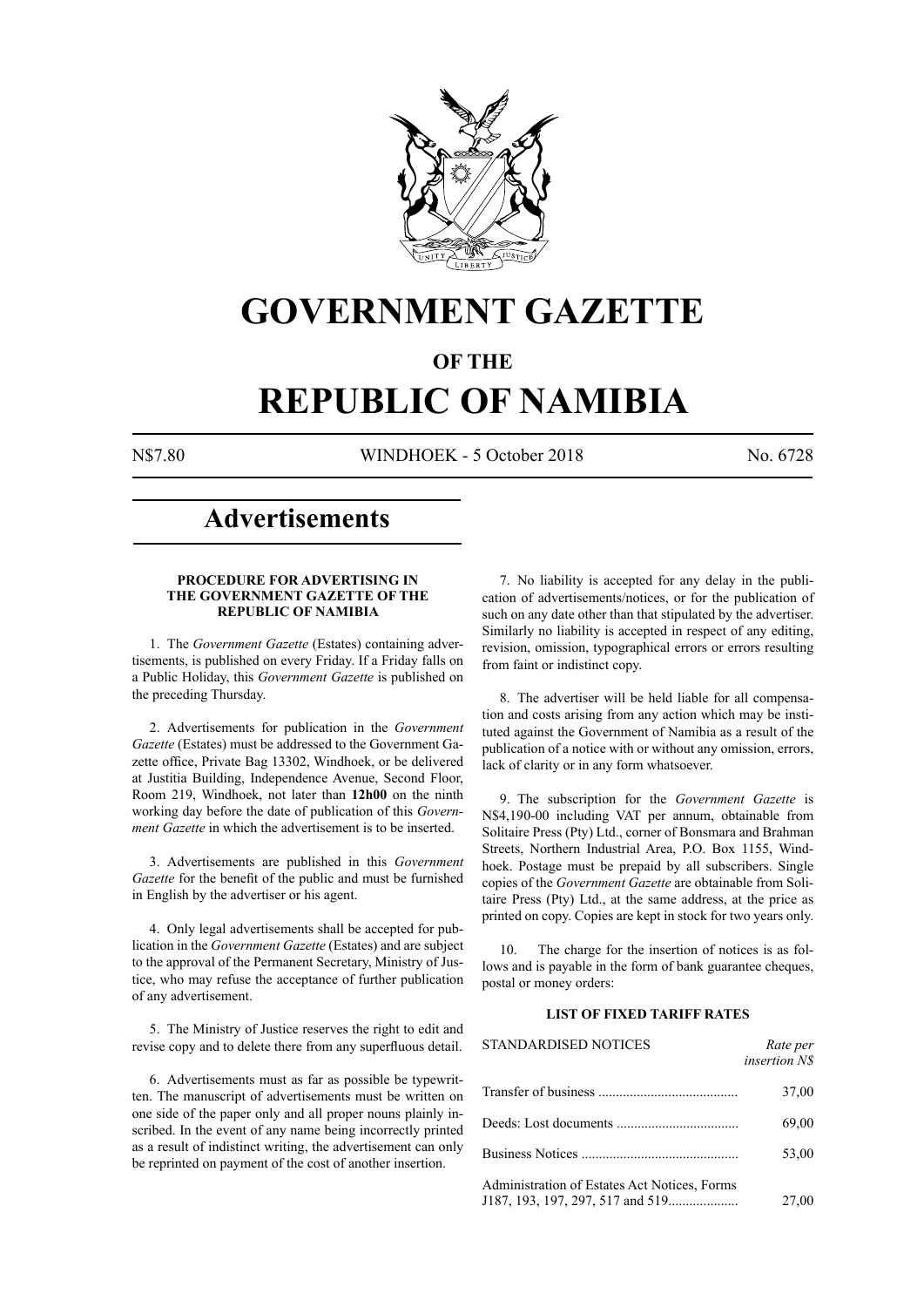| Insolvency Act and Companies Act Notices:                                                                                                                                                               | 48,00  |
|---------------------------------------------------------------------------------------------------------------------------------------------------------------------------------------------------------|--------|
| N.B. Forms 2 and 6 additional statements according<br>to word count table, added to the basic tariff.                                                                                                   | 333,00 |
| Naturalisation notices (including a reprint for the                                                                                                                                                     | 27,00  |
| Unclaimed moneys - only in the <i>Government</i><br>Gazette, closing date 15 January (per entry of                                                                                                      | 13,00  |
|                                                                                                                                                                                                         | 53,00  |
|                                                                                                                                                                                                         | 27,00  |
| <b>NON-STANDARDISED NOTICES</b>                                                                                                                                                                         |        |
| Company notices:                                                                                                                                                                                        |        |
| Short notices: Meetings, resolutions, offers of<br>compromise, conversions of companies, voluntary<br>windings-up, etc.: closing of members' registers<br>for transfer and/or declarations of dividends | 120,00 |
| Declaration of dividends with profit statements,                                                                                                                                                        | 267,00 |
| Long notices: Transfers, changes in respect of<br>shares or capital, redemptions, resolutions,                                                                                                          | 373,00 |
|                                                                                                                                                                                                         | 120,50 |

#### **FORM J 187**

#### **LIQUIDATION AND DISTRIBUTION ACCOUNTS IN DECEASED ESTATES LYING FOR INSPECTION**

In terms of section 35(5) of Act 66 of 1965, notice is hereby given that copies of the liquidation and distribution accounts (first and final, unless otherwise stated) in the estates specified below will be open for the inspection of all persons interested therein for a period of 21 days (or shorter or longer if specially stated) from the date specified or from the date of publication hereof, whichever may be the later, and at the offices of the Master and Magistrate as stated.

Should no objection thereto be lodged with the Master concerned during the specified period, the executor will proceed to make payments in accordance with the accounts.

1162/2017 SCHLEBUSCH Elizabeth Sweeney, 57121010011, Windhoek. Amended. Windhoek. Windhoek. Bank Windhoek Limited, Trust Department, P.O. Box 15, Windhoek.

1907/2017 ROUX Susan, 57062200360, Walvis Bay. Walvis Bay. Windhoek. Bank Windhoek Limited, Trust Department, P.O. Box 15, Windhoek.

352/2018 VAN SCHALKWYK Theunis, 73061- 900411, Rehoboth. Windhoek. Windhoek. Bank Windhoek Limited, Trust Department, P.O. Box 15, Windhoek.

1977/2017 SWARTZ Wilhelmina Hendrika, 55030- 300422, Windhoek. Windhoek. Windhoek. Bank Windhoek Limited, Trust Department, P.O. Box 15, Windhoek.

| Liquidators' and other appointees' notices                    | 80,00                     |
|---------------------------------------------------------------|---------------------------|
| Gambling house licences/Liquor licences                       | 120,00                    |
| SALES IN EXECUTION AND OTHER PUBLIC SALES:                    |                           |
|                                                               | 207,00                    |
| Public auctions, sales, tenders and welfare<br>organisations: | 69,00<br>171,00<br>253,00 |
| <b>ORDERS OF THE COURT</b>                                    |                           |

| Provisional and final liquidations or                  |        |
|--------------------------------------------------------|--------|
|                                                        | 157,00 |
| Reduction of change in capital mergers, offers         |        |
|                                                        | 373,00 |
| Judicial managements, <i>curator bonis</i> and similar |        |
|                                                        | 373,00 |
|                                                        | 48.00  |
| Supersession and discharge of petitions (J.158)        | 40,00  |

11. The charge for the insertion of advertisements other than the notices mentioned in paragraph 10 is at the rate of N\$13,00 per cm double column. (Fractions of a cm must be calculated as a cm).

12. No advertisements shall be inserted unless the charge is prepaid. Cheques, drafts, postal or money orders must be made payable to the Ministry of Justice, Private Bag 13302, Windhoek.

734/2016 LOUW Maria Adriana, 29022000281, Windhoek. Amended. Windhoek. Windhoek. Bank Windhoek Limited, Trust Department, P.O. Box 15, Windhoek.

1164/2017 THERON Martha Elizabeth, 450105- 10073, Walvis Bay. Walvis Bay. Windhoek. Bank Windhoek Limited, Trust Department, P.O. Box 15, Windhoek.

1874/2017 VAN DER MERWE Joseph Johannes, 45071800225, Windhoek. Windhoek. Windhoek. Bank Windhoek Limited, Trust Department, P.O. Box 15, Windhoek.

1581/2017 VAN DER MERWE Aletta Catharina Martha, 21112500057, Otjiwarongo. Otjiwarongo. Windhoek. Bank Windhoek Limited, Trust Department, P.O. Box 15, Windhoek.

1559/2017 UULE Kristian Uuwanga, 61030200866, Oshikoto. Tsumeb. Windhoek. Bank Windhoek Limited, Trust Department, P.O. Box 15, Windhoek.

735/2018 SCHMIDT Susanna Elizabeth, 430920- 00404, Erf 6015, Khomasdal, Windhoek. Moritz Raymond Schmidt, 46022300142. Windhoek. FNB Fiduciary Namibia (Pty) Ltd, P.O. Box 448, Windhoek, Namibia.

601/2018 BEUKES Rumo Ludrick, 76092400049, Windhoek, 8 March 2018. Rosaline Ingrid Beukes, 80121050017. Windhoek. Standard Executors & Trustees, P.O. Box 2164, Windhoek, Namibia.

482/2017 VAN DER MERWE Josephina, 51031- 900225, Karasburg, 16 February 2017. Hendrik Jacobus van der Merwe. Windhoek. Karasburg. Standard Executors & Trustees, P.O. Box 2164, Windhoek, Namibia.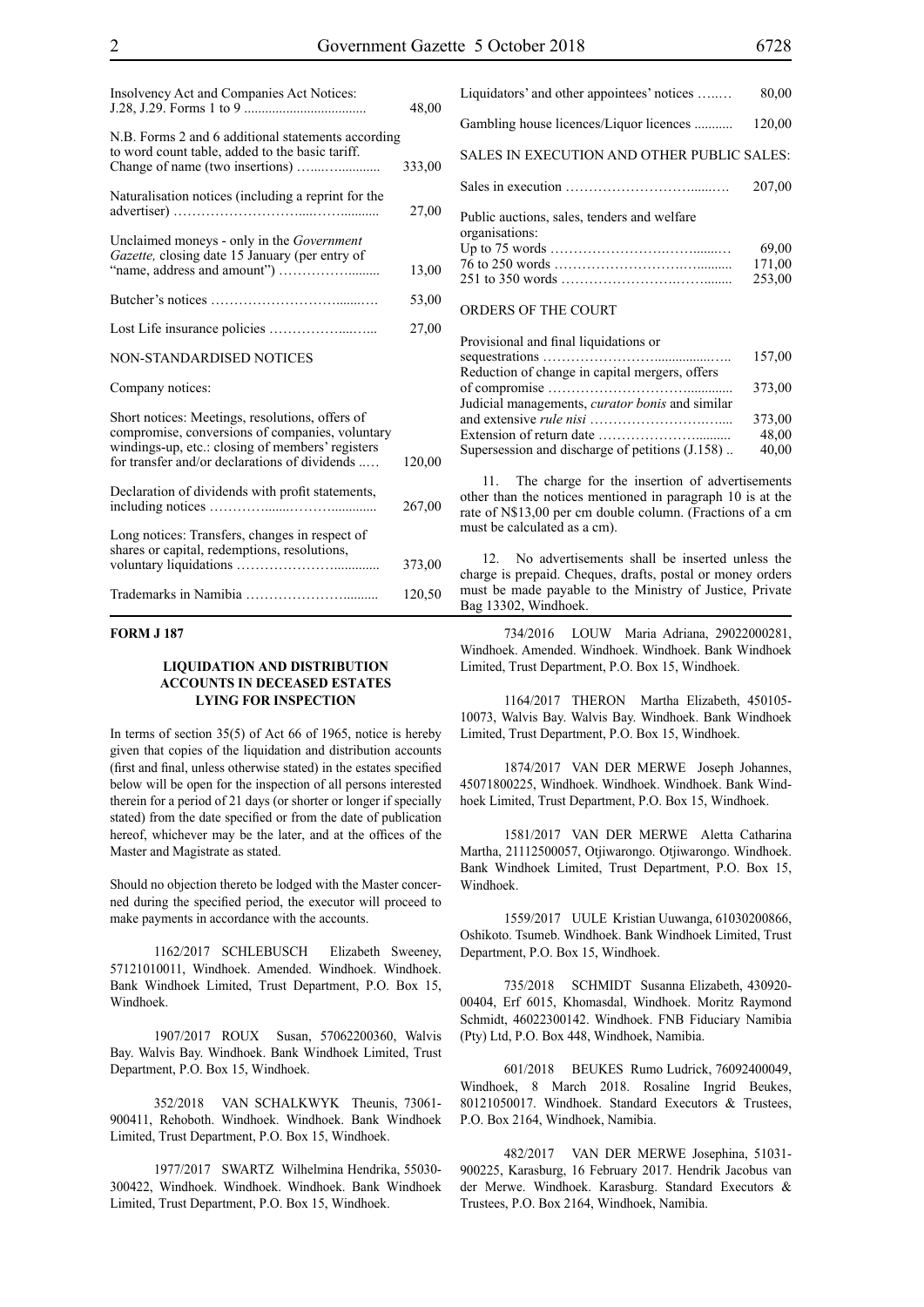967/2017 OPPERMAN Louis Willie, 51053000- 170, Gobabis, 23 February 2017. Windhoek. Gobabis. Standard Executors & Trustees, P.O. Box 2164, Windhoek, Na-

333/2018 HEISE Gebhard Wilhelm Albert, 4105- 2200060, Windhoek, 4 January 2018. Windhoek. Standard Executors & Trustees, P.O. Box 2164, Windhoek, Namibia.

1068/2018 SPANGENBERG Zelda Ann, 56012- 8000029, Farm Omupanda No. 130, Okahandja. Andre Spangenberg, 54120400026. Okahandja. Windhoek. FNB Fiduciary Namibia (Pty) Ltd, P.O. Box 448, Windhoek, Namibia.

314/2017 TITUS Johannes, 58022700339, P.O. Box 93, Outapi, Republic of Namibia. Selma Talohole Shaanika, 66091110047. Outapi. Windhoek. Dr. Weder, Kauta & Hoveka Incorporated, Shop 27, Oshana Mall, Ongwediva, Private Bag 3725, Ongwediva, Republic of Namibia.

929/2017 DU PLOOY Abraham Johannes, 361- 00700050, Windhoek. Windhoek. Cronjé & Co., No. 1 Charles Cathral Street, Olympia, P.O. Box 81588, Olympia, Windhoek.

303/2018 DU PLESSIS Daniel Louis Trichardt, Windhoek, 3 February 1969, 69020301365, Omaruru, 28 January 2018. F.M. Oehl Trust cc, P.O. Box 90290, Windhoek, Namibia.

74/2011 VAN RHYN Lauryn Anneline, Windhoek, 16 January 1954, 54011600415, Windhoek, 17 December 2010. Willem Adriaan van Rhyn, 15 December 1949, 4912150100430. F.M. Oehl Trust cc, P.O. Box 90290, Windhoek, Namibia.

934/2016 REYNECKE Johanna Jacoba, 24040- 900030, Okahandja. Windhoek. Okahandja. Martha S.L. Dobberstein, P.O. Box 5924, Ausspannplatz, Windhoek, Namibia.

1925/2017 KUHLMANN Manuel, 52071600207, 595 Tulbach Street, Mariental. Erina Kuhlmann, 64082300023. Mariental. Windhoek. M.W.G. Liebenberg, P.O. Box 13, Mariental.

937/2018 KIRSTEN Derick Thomas, 3610280- 0028, Plot 187, Hardap, Mariental. Martha Magrietha Kirsten, 38122600026. Mariental. Windhoek. M.W.G. Liebenberg, P.O. Box 13, Mariental.

422/2018 VISSER Hester Helena, P.O. Box 1026, Okahandja, Namibia. Okahandja. Windhoek. Engling, Stritter & Partners, P.O. Box 43, Windhoek.

847/2017 NGUMBA Bhakhiit Musa, 56122410- 039, Erf 1056, Mondesa, Swakopmund, Namibia. Swakopmund. Windhoek. Florian Beukes, P.O. Box 28013, Windhoek.

1064/2016 HAMUTENYA Justina Nghinamushe, 86061700199, Erf No. 2535, Eenhana. Ondangwa. Windhoek. Lakay & Associates Trust, No. 23 NDC Regional Office Complex, Leo Shoopala Street, P.O. Box 2090, Oshakati, Namibia.

379/2017 ANDREAS Martha, 21060600501, Epyenene Village, Okatana. Oshakati. Windhoek. Lakay & Associates Trust, No. 23 NDC Regional Office Complex, Leo Shoopala Street, P.O. Box 2090, Oshakati, Namibia.

1955/2017 NAMWANDI Lazarus Ipinge, 530404- 01785, Erf No. 2675, Hanover, Ongwediva. Oshakati. Windhoek. Lakay & Associates Trust, No. 23 NDC Regional Office Complex, Leo Shoopala Street, P.O. Box 2090, Oshakati, Namibia.

1507/2016 SHIVOLO Loide, 55081100633, Ondgungulume Village, Oshakati. Oshakati. Windhoek. Lakay & Associates Trust, No. 23 NDC Regional Office Complex, Leo Shoopala Street, P.O. Box 2090, Oshakati, Namibia.

1226/2015 SHIPANGA Justina, 64010102624, Ondonga Village, Ondangwa. Supplementary. Ondangwa. Windhoek. Lakay & Associates Trust, No. 23 NDC Regional Office Complex, Leo Shoopala Street, P.O. Box 2090, Oshakati, Namibia.

601/2011 SHIKUDULE Erastus Ndeunyema, 500- 20100671, Okandongwena Village, Oshakati. Supplementary. Oshakati. Windhoek. Lakay & Associates Trust, No. 23 NDC Regional Office Complex, Leo Shoopala Street, P.O. Box 2090, Oshakati, Namibia.

113/2017 DAVID Andrew Mwaala, 55121210019, Eenawa Village, Etunda, Ruacana. Outapi. Windhoek. Lakay & Associates Trust, No. 23 NDC Regional Office Complex, Leo Shoopala Street, P.O. Box 2090, Oshakati, Namibia.

1775/2017 DAVID Johannes, 36091900021, Erf No. 130, Oshakati West. Oshakati. Windhoek. Lakay & Associates Trust, No. 23 NDC Regional Office Complex, Leo Shoopala Street, P.O. Box 2090, Oshakati, Namibia.

433/2018 SHILYATUKENI Peter, 55121010017, Onakalunga Village, Onaghali. Ondangwa. Windhoek. Lakay & Associates Trust, No. 23 NDC Regional Office Complex, Leo Shoopala Street, P.O. Box 2090, Oshakati, Namibia.

124/2016 HAMUTENYA Priscilla Ndapanda, 75111500235, Omafa Village, Oshakati. Oshakati. Windhoek. Lakay & Associates Trust, No. 23 NDC Regional Office Complex, Leo Shoopala Street, P.O. Box 2090, Oshakati, Namibia.

1503/2017 INDONGO Samuel, 56061800258, Uuthilindindi Village, Oshakati. Oshakati. Windhoek. Lakay & Associates Trust, No. 23 NDC Regional Office Complex, Leo Shoopala Street, P.O. Box 2090, Oshakati, Namibia.

792/2018 RUSBERG Sarafia, 6011100600465, Erf No. 1598, Mondesa, Swakopmund. Swakopmund. Windhoek. Lakay & Associates Trust, No. 23 NDC Regional Office Complex, Leo Shoopala Street, P.O. Box 2090, Oshakati, Namibia.

603/2018 ALUVILU Suama, 68112000387, Osisiya Village, Outapi. Outapi. Windhoek. Lakay & Associates Trust, No. 23 NDC Regional Office Complex, Leo Shoopala Street, P.O. Box 2090, Oshakati, Namibia.

75/2018 SAKARIA Selma, 46121200707, Iihanguti Village, Elim, Oshikuku. Oshakati. Windhoek. Lakay & Associates Trust, No. 23 NDC Regional Office Complex, Leo Shoopala Street, P.O. Box 2090, Oshakati, Namibia.

2005/2017 SHIKESHO Abrosius Nangudi, 55101- 200190, Kavango East, 8 December 2016. Perpeta Namutenya Sikongo, 59071400344, Windhoek, Rundu. Shilunga Estates Consultants, Office No. 9, 2nd Floor, Atlas House, 177 Sam Nujoma Drive, Windhoek.

mibia.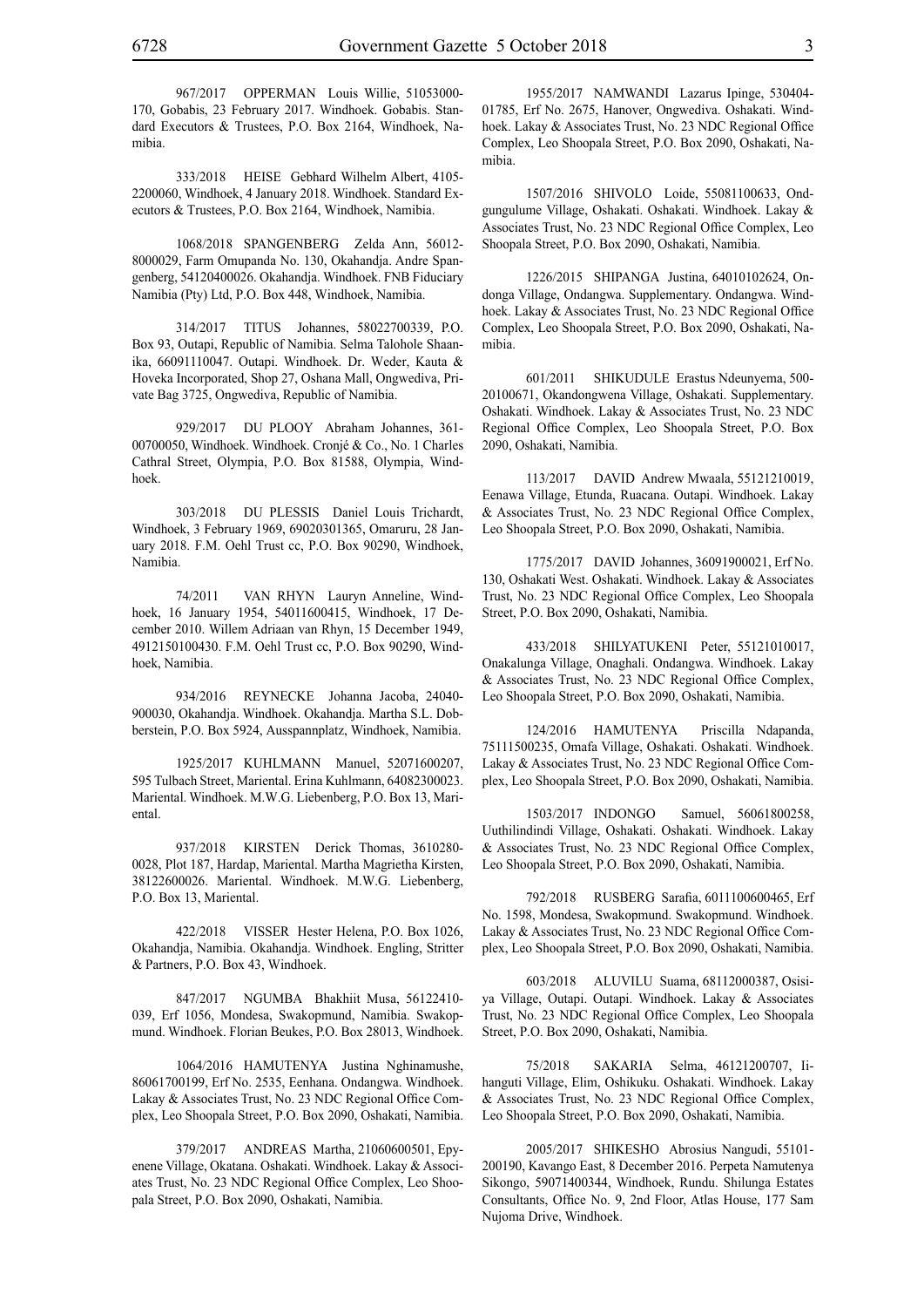1901/2017 TIMBO Kalina, 640530300389, Khomas, 3 November 2016. Windhoek. Windhoek. Shilunga Estates Consultants, Office No. 9, 2nd Floor, Atlas House, 177 Sam Nujoma Drive, Windhoek.

246/2017 KARORA Olavi Shivute, 75121200358, Kavango East. Martha Ndahama Mbambero, 82101012154. Rundu. Mungu Wills & Estate Administration cc, Omatjene Street, Windhoek, P.O. Box 98321 Pelican Square, Hochland Park.

1829/2017 KAKONDA Helena Prince Saarah, 72112300725, Erf No. 5330, Wipstert Street, Khomasdal. Benhard Silas Kakonda, 64051600688. Windhoek. Windhoek. Dr. Weder, Kauta & Hoveka Inc., 3rd Floor, WKH House, Jan Jonker Road, Ausspannplatz, P.O. Box 864, Windhoek, Namibia.

15/2018 BEUKES Magrita, 64091300383, Erf No. 5003, Khomasdal, Windhoek. Karel Jakobus Beukes, 63062700173. Windhoek. Windhoek. Dr. Weder, Kauta & Hoveka Inc., 3rd Floor, WKH House, Jan Jonker Road, Ausspannplatz, P.O. Box 864, Windhoek, Namibia.

1779/2015 VAN ZYL Riaan, 53011900183, 44 Kuiseb Street, Erospark, Windhoek, Namibia. Windhoek. Windhoek. De Silva Inc., Attorneys | Notaries | Conveyancers, 8 Schwerinsburg Strasse, Windhoek, Namibia.

 $\mathcal{L}=\mathcal{L}^{\mathcal{L}}$ 

#### **FORM J 193**

#### **NOTICE TO CREDITORS IN DECEASED ESTATES**

All persons having claims against the estates mentioned below are hereby called upon to lodge their claims with the executors concerned, within 30 days (or otherwise as indicated) calculated from the date of publication hereof. The information is given in the following order: Estate number, surname and Christian names, date of birth, identity number, last address, date of death; surviving spouse's names, surname, date of birth and identity number; name and address of executor or authorised agent, period allowed for lodgement of claims if other than 30 days.

1192/2018 SCHIEFER Frans Jakob, Windhoek, 16 January 1933, 330116000058, Tsumeb, 4 January 2008. Bank Windhoek Ltd, P.O. Box 15, Windhoek.

1385/2018 WIESE Hester Susara Magdalena, Windhoek, 5 January 1955, 55010500183, Windhoek, 18 June 2018. Bank Windhoek Ltd, P.O. Box 15, Windhoek.

1453/2018 BEUKES Maria Jacoba, Windhoek, 4 November 1932, 32110400226, Ons Tuiste, Keetmanshoop, 1 August 2018. FNB Fiduciary Namibia (Pty) Ltd, P.O. Box 448, Windhoek, Namibia.

1463/2018 SCHIEBLER Max Arthur, Windhoek, 13 November 1928, 28111300050, 22 August 2018. FNB Fiduciary Namibia (Pty) Ltd, P.O. Box 448, Windhoek, Namibia.

856/2018 KOTZE Johannes Hermanus, Windhoek, 8 November 1939, 39110800050, Bethanie, 29 April 2018. Hilde Marianne Kotze, 43112900030. Standard Executors & Trustees, P.O. Box 2164, Windhoek, Namibia.

1397/2018 OOSTHUIZEN Maria Eugenia, Windhoek, 29 June 1923, 23062900024, Usakos, 10 July 2018. F.M. Oehl Trust cc, P.O. Box 90290, Windhoek, Namibia.

1399/2018 O'CALLAGHAN Sarel Gerhardus, Windhoek, 8 May 1943, 43050800127, Henties Bay, 18 August 2018. Magrieta Magdalena O'Callaghan, 13 February 1947, 47021300271. F.M. Oehl Trust cc, Unit 7, 32 Schanzen Road, P.O. Box 90290, Klein Windhoek, Windhoek, Namibia.

1418/2017 IZAAKS Katharina Regina, Windhoek, 13 August 193, 23081300061, Farm Moeilikheid No. 565, Hardap Region, 16 October 2007. Dr. Weder, Kauta & Hoveka Inc., 3rd Floor, WKH House, Jan Jonker Road, Ausspannplatz, P.O. Box 864, Windhoek, Namibia.

1022/2012 KASHUPI Malakia Kashupi, Windhoek, 28 March 1978, 78032800255, Erf No. 131, Luiperdheuwel, Jakaranda Street, Grootfontein, 12 April 2012. Loide Ndafovanhu Kashupi, 29 December 1981, 81122910266. Dr. Weder, Kauta & Hoveka Inc., 3rd Floor, WKH House, Jan Jonker Road, Ausspannplatz, P.O. Box 864, Windhoek, Namibia.

1266/2018 APOLLUS Ernst Daniel, Windhoek, 14 November 1930, 30111400260, Erf 348, Aimablaagte, Mariental, 25 May 2005. Dr. Weder, Kauta & Hoveka Inc., 3rd Floor, WKH House, Jan Jonker Road, Ausspannplatz, P.O. Box 864, Windhoek, Namibia.

1291/2018 MURORUA Gerson, Windhoek, 4 April 1959, 59040401462, Tsumeb, Namibia, 23 July 2018. Cronjé & Co., No. 1 Charles Cathral Street, Olympia, Windhoek, Namibia.

1134/2018 KOBERZIG Renier Karel, Windhoek, 3 October 1954, 54100300107, Farm Hohedün No. 277, Karasburg district, 16 May 2018. Lentin, Botma & Van den Heever, P.O. Box 38, Keetmanshoop.

953/2018 HANDUBA Leonard, 55051610072, Oshikoto, 24 December 2016. Elizabeth Handgula, 60042900573. Windhoek. Windhoek. Kamuhanga Hoveka Samuel Inc., Unit 2, 20 Feld Street, P.O. Box 87350, Eros Park, Windhoek.

195/2018 HIJARUNGURU Selvia, 57071700427, Otjozondjupa, 30 November 2017. Windhoek. Windhoek. Kamuhanga Hoveka Samuel Inc., Unit 2, 20 Feld Street, P.O. Box 87350, Eros Park, Windhoek.

874/2018 BURGER Johannes Jacobus, Windhoek, 18 September 1960, 60091800897, 95 Tunschel Street, Pionierspark, Windhoek, 16 April 2018. Erasmus & Associates, P.O. Box 86477, Klein Windhoek, Windhoek.

736/2018 NEL Jacobus Willem Adriaan, Windhoek, 10 March 1941, 41031000119, Farm Algiers No. 663, Tsumeb, 28 February 2018. Erasmus & Associates, P.O. Box 86477, Klein Windhoek, Windhoek.

1347/2018 HÖPKER Elizabeth Maria Henny, Windhoek, 13 July 1922, 22071300068, Lions Frail Care Centre, Swakopmund, 31 July 2018. Pointbreak Trust and Estates (Pty) Ltd, P.O. Box 156, Windhoek.

1740/2012 FREISE Herman, 16 April 1933, 3304160800234, Erf 4368, Rand Street, Khomasdal, Windhoek, Khomas Region, Namibia, 9 June 1999. Ueitele &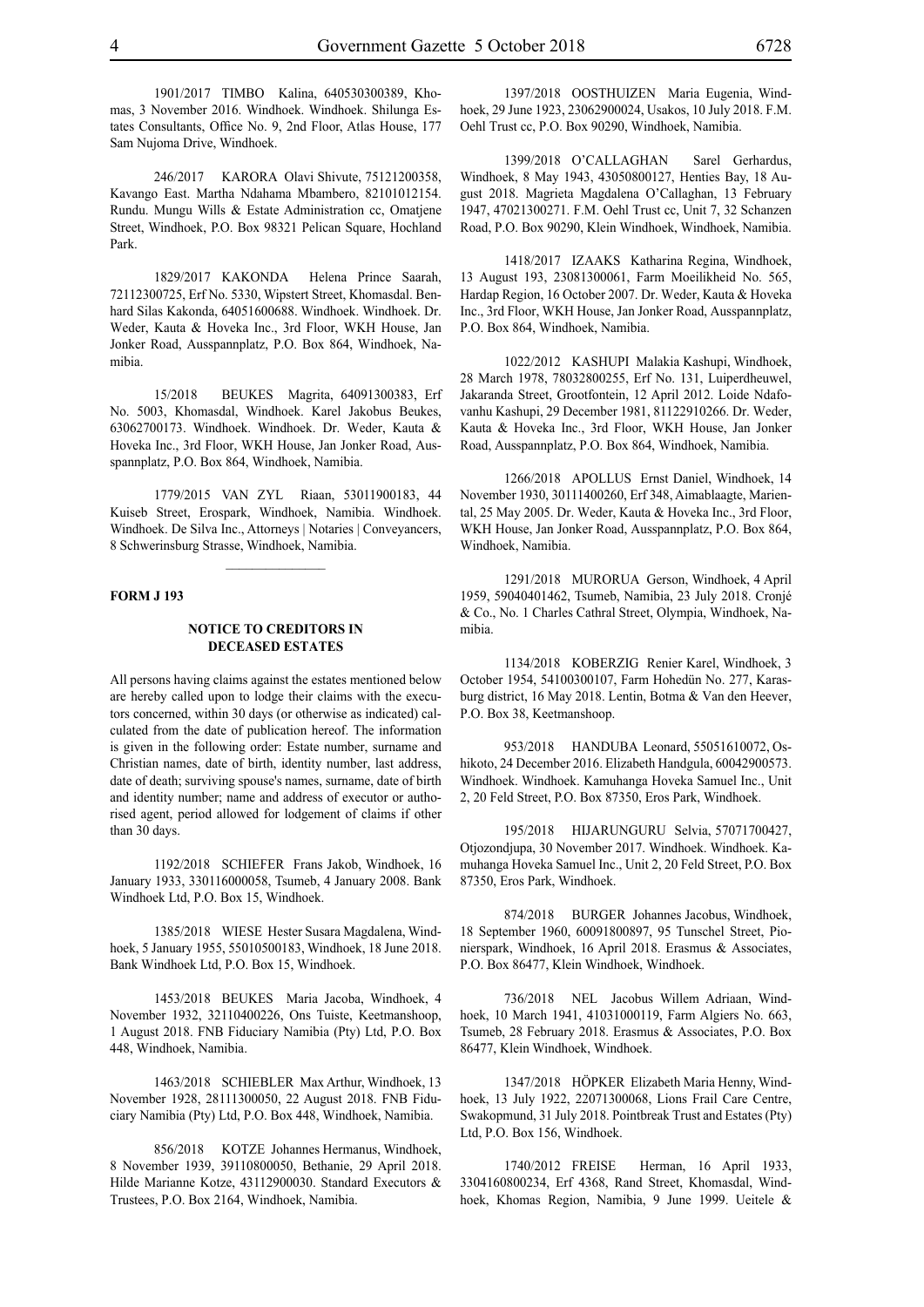Hans Legal Practitioners, No. 28 Beethoven & Wagner Street, Windhoek-West, Windhoek, Namibia.

1721/2009 LIZAZI Felix Musilizo, Windhoek, 52031500643, Cowboy Compound, Katima Mulilo, Namibia, 10 August 2009. Muluti & Partners, Erf 1133, 8 Brandberg Street, Eros, P.O. Box 98380, Windhoek.

946/2018 SHINKEVA Manfred, 27 October 1961, 61102700193, Windhoek Correctional Service, Ministry of Safety and Security, 11 September 2017. Kristofina Katongo Shinkeva, 1 September 1965, 6509010700049. Conradie & Damaseb Legal Practitioners, 19 Feld Street, P.O. Box 2607, Windhoek.

869/2018 shaduka Joseph Romanus Poyeni, Windhoek, 5611220007, No. 26 Koraal Street, Narraville, Walvis Bay, 17 March 2018. Masiza Law Chambers, 246 Nangolo Mbumba Drive, Walvis Bay, Namibia.

1378/2018 NELULU Ndamononghenda, Windhoek, 1 March 1971, 71030110158, Edundja Village, Oshikango, 20 June 2017. Lakay & Associates Trust, No. 23 NDC Regional Office Complex, Leo Shoopala Street, P.O. Box 2090, Oshakati, Namibia.

1474/2018 KAMATI Dayola, Windhoek, 16 January 1918, 18051000110, Oshikuku Village, Oshikuku, 27 December 2017. Lakay & Associates Trust, No. 23 NDC Regional Office Complex, Leo Shoopala Street, P.O. Box 2090, Oshakati, Namibia.

1379/2018 HELAO Anna, Windhoek, 16 January 1958, 58071600202, Ongobeyaola Village, Ongenga, Ohangwena, 16 September 2017. Lakay & Associates Trust, No. 23 NDC Regional Office Complex, Leo Shoopala Street, P.O. Box 2090, Oshakati, Namibia.

1401/2018 KAPOKOLO Johannes, Windhoek, 8 June 1936, 36060800106, Etunda Village, Ongandjera, 20 January 2017. Lakay & Associates Trust, No. 23 NDC Regional Office Complex, Leo Shoopala Street, P.O. Box 2090, Oshakati, Namibia.

1335/2018 THININIKA Joseph, Windhoek, 1 March 1984, 84030110444, Amalindi Village, Omuthiya Oshikoto, 10 July 2018. Lakay & Associates Trust, No. 23 NDC Regional Office Complex, Leo Shoopala Street, P.O. Box 2090, Oshakati, Namibia.

1458/2018 TAAPOPO Levi Natangwe Nalitungwe, Windhoek, 2 January 1998, 98010200158, Omustegwombahe Village, Ondangwa, 2 September 2018. Lakay & Associates Trust, No. 23 NDC Regional Office Complex, Leo Shoopala Street, P.O. Box 2090, Oshakati, Namibia.

1334/2018 ABNER Mirjam Namusholo, Windhoek, 16 August 1948, 48081601155, Ondelishana Village, Okahao, 14 July 2018. Lakay & Associates Trust, No. 23 NDC Regional Office Complex, Leo Shoopala Street, P.O. Box 2090, Oshakati, Namibia.

1333/2018 KAPEWASNA Sesilia, Windhoek, 7 December 1961, 61120700574, Ekuku Village, Ehenye, Oshana Region, 31 July 2018. Lakay & Associates Trust, No. 23 NDC Regional Office Complex, Leo Shoopala Street, P.O. Box 2090, Oshakati, Namibia.

1336/2018 SHEKUKALA Paulus Nafuka, Windhoek, 11 February 1957, 57021100574, Amalindi Village, Omuthiya, Oshikoto, 25 June 2017. Lakay & Associates Trust, No. 23 NDC Regional Office Complex, Leo Shoopala Street, P.O. Box 2090, Oshakati, Namibia.

1381/2018 HINALULU Sakaria, Windhoek, 1 January 1974, 74010110228, Omaputa Village, Outapi, 18 September 2017. Lakay & Associates Trust, No. 23 NDC Regional Office Complex, Leo Shoopala Street, P.O. Box 2090, Oshakati, Namibia.

1380/2018 SHUUKWANYAMA Nestor, Windhoek, 7 July 1961, 61070701181, Omulola Village, Ohangwena, 31 July 2018. Lakay & Associates Trust, No. 23 NDC Regional Office Complex, Leo Shoopala Street, P.O. Box 2090, Oshakati, Namibia.

1337/2018 SHIKONGO Edward Shavuka, Windhoek, 10 October 1968, 68101002715, Emono Village, Oshakati, 29 December 2017. Lakay & Associates Trust, No. 23 NDC Regional Office Complex, Leo Shoopala Street, P.O. Box 2090, Oshakati, Namibia.

 kamanya Johannes Simon, Windhoek, 1 January 1966, 66010110084, Ohakapeke Village, Okalongo, 5 September 2015. Lakay & Associates Trust, No. 23 NDC Regional Office Complex, Leo Shoopala Street, P.O. Box 2090, Oshakati, Namibia.

1823/2014 ASHIKUNI Monika, Windhoek, 17 August 1968, 68081700161, Erf No. 1986, Oshikuku, 1 October 2014. Lakay & Associates Trust, No. 23 NDC Regional Office Complex, Leo Shoopala Street, P.O. Box 2090, Oshakati, Namibia.

1251/2018 SHIKOGNO Menesta, 35122000204, Khomas, 1 May 2018. Windhoek. Windhoek. Shilunga Estates Consultants, Office No. 9, 2nd Floor, Atlas House, 177 Sam Nujoma Drive, Windhoek.

1168/2018 PAULUS Rauha Kiise, 52032500027, Khomas, 17 June 2018. Shilunga Estates Consultants, Office No. 9, 2nd Floor, Atlas House, 177 Sam Nujoma Drive, Windhoek.

 $\frac{1}{2}$ 

#### **FORM 4**

#### **LIQUIDATION ACCOUNTS AND PLANS OF DISTRIBUTION OR CONTRIBUTION IN SEQUESTRATED ESTATES OR COMPANIES BEING WOUND UP**

Pursuant to section 77 of the Co-operatives Act 1996 (as amended) notice is hereby given that the liquidation accounts and plans of distribution or contribution in the estates or companies/cooperatives mentioned below, will lie for inspection of creditors at the offices of the Registrar of Co-operatives, Luther Street, Windhoek and Investment Trust Company (Pty) Ltd .The particulars given are the following order: Name and description of estate/cooperative, description of account, place of account lying for inspection.

W04/17 **Africa Traffic (Proprietary) Limited** (In Liquidation). First and Final Liquidation and Distribution Account. Office of the Master of the High Court, Windhoek and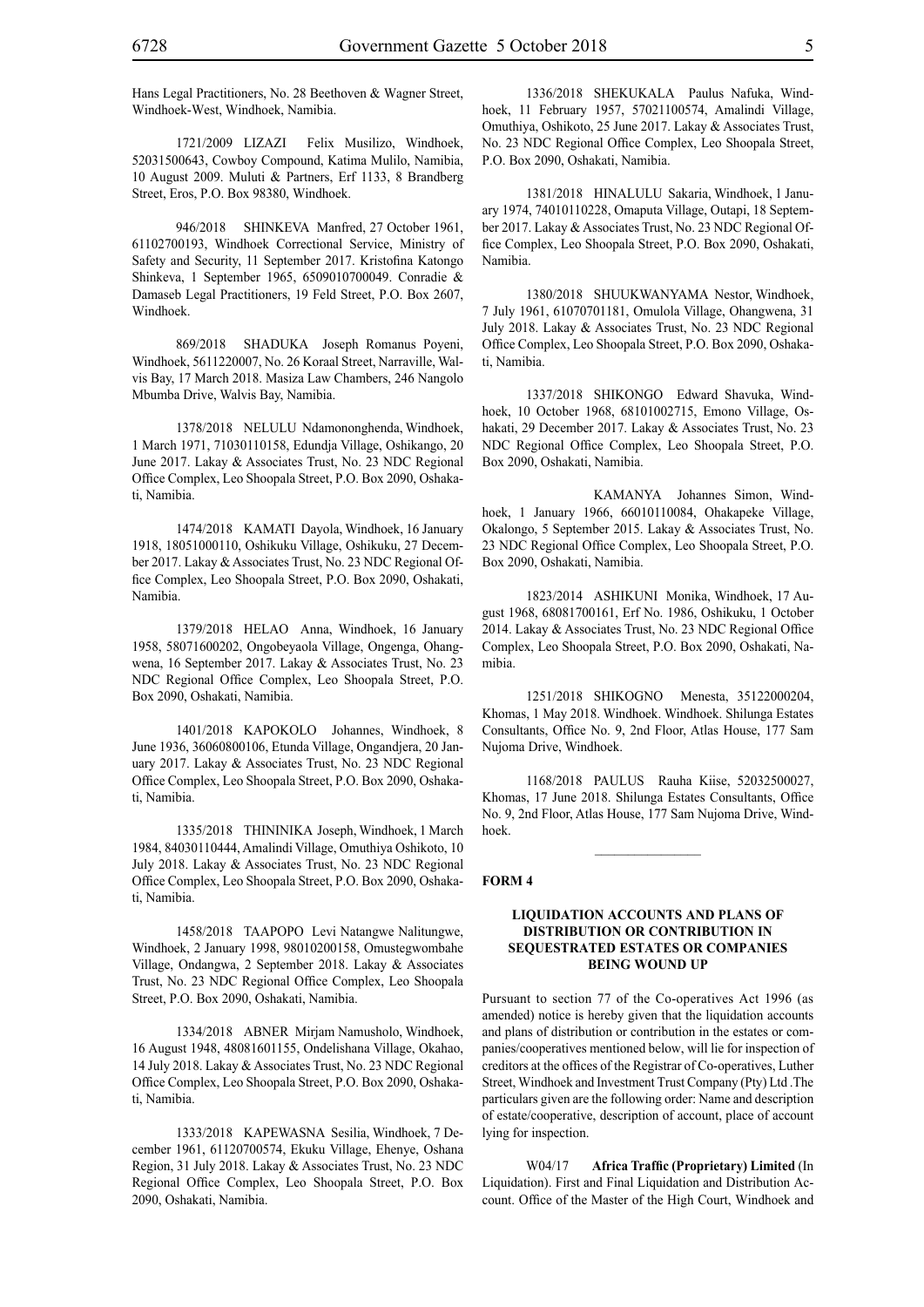Magistrate Omaruru for a period of 14 days as from 5 October 2018. D.J. Bruni, Liquidator, Bruni & McLaren, P.O. Box 11267, Klein Windhoek.

 $\frac{1}{2}$ 

#### **CASE No HC-MD-CIV-ACT-CON-2018/00297 IN THE HIGH COURT OF NAMIBIA**

In the matter between:-

#### **FIRST NATIONAL BANK OF NAMIBIA LIMITED** Plaintiff

and

**IRVING TUAZAMUMUA NGUPANDJARA** Defendant

#### **NOTICE OF SALE IN EXECUTION OF IMMOVABLE PROPERTY**

Pursuant to a Judgment of the above Honourable Court granted on **17 AUGUST 2017** the following immovable property will be sold without reserve and voetstoots by the Deputy Sheriff of the District of **WINDHOEK** on **22 NOVEMBER 2018** at **12h00** at SECTION NO. 11 MORE FULLY DESCRIBED ON SECTIONAL PLAN NO. 87/2011, KNOWN AS OMUNG-WINDI COURT SITUATE AT OKURYANGAVA (EXTEN-SION NO. 3), ACCORDING TO SECTIONAL PLAN 59, WINDHOEK.

- CERTAIN: Section No. 11 as shown and more fully described on Sectional Plan No. 87/2011 in the building or buildings known as Omungwindi Court situate at Okuryangava (Extension No. 3)
- SITUATE: In the Municipality of Windhoek (Registration Division "K") Khomas Region
- MEASURING: 59 (fifty nine) square metres
- CONSISTING OF: 1 x Kitchen, 1 x Lounge, 2 x Bedrooms, 1 x Bathroom/Toilet

The "Conditions of Sale-in-Execution" will lie for inspection at the office of the Deputy Sheriff at WINDHOEK and Plaintiffs Attorneys, Fisher, Quarmby & Pfeifer, at the undermentioned address.

Dated at WINDHOEK this 20th day of SEPTEMBER 2018

FISHER, QUARMBY & PFEIFER LEGAL PRACTITIONER FOR Plaintiff do Robert Mugabe & Thorer Streets entrance on Burg Street P O Box 37 WINDHOEK

#### **CASE NO :HC-MD-CIV-ACT-CON-2017/00784 IN THE HIGH COURT OF NAMIBIA MAIN DIVISION WINDHOEK**

 $\frac{1}{2}$ 

In the matter between:

**NATIONAL HOUSING ENTERPRISE** Plaintiff

### and

#### **SIMON NOWASEB** Defendant

#### **NOTICE OF SALE IN EXECUTION (IMMOVABLE PROPERTY)**

IN THE EXECUTION of Judgment granted by the High Court of Namibia on **10 NOVEMBER 2018** the following immovable properties will be sold on **24 OCTOBER 2018** at the following erf:

| <b>CERTAIN:</b> | Erf No. 703 Wanaheda (Extension No.<br>2)                                       |
|-----------------|---------------------------------------------------------------------------------|
| SITUATE:        | In the Municipality of Windhoek<br>(Registration Division "K")<br>Khomas Region |
| MEASURING:      | 317 (three hundred and seventeen)<br>square metres                              |
| <b>HELD</b>     | Under Deed of Transfer No. T 946/2007                                           |
| <b>SUBJECT</b>  | To the conditions contaned therein                                              |

THE PROPERTY SITUATED AT ERF 703 VOLTA STREET, WANAHEDA -CONSISTS OF:

According to the Municipal Plan :

3 x bedrooms, 1 x bathroom (Shower / toilet), 1 x kitchen, 1 x Dining room, 1 x lounge I living room

#### **CONDITIONS OF SALE:**

The Sale takes place subject to the Conditions of Sale, which can be inspected at the offices of the Deputy Sheriff, WIND-**HOEK** 

DATED at WINDHOEK on 6 September,2018.

VAN DER MERWE-GREEFF ANDIMA INC. JUDGMENT CREDITOR'S LEGAL PRACTITIONERS 28 CHURCH STREET WINDHOEK NAMIBIA  $\frac{1}{2}$ 

**CASE NO.: I 1314/2013 IN THE HIGH COURT OF NAMIBIA MAIN DIVISION, WINDHOEK**

In the matter between:

#### **FIRST NATIONAL BANK OF NAMIBIA LIMITED** Plaintiff

**STANLEY TJITUKA** Defendant

#### **NOTICE OF SALE IN EXECUTION**

In execution of a Judgement granted by the above Honourable Court, the following property will be sold by public auction by the Deputy Sheriff of **Windhoek** on **18 October 2018, 10H00** at Erf No. 42, Otjomuise, Windhoek, Republic of Namibia.

and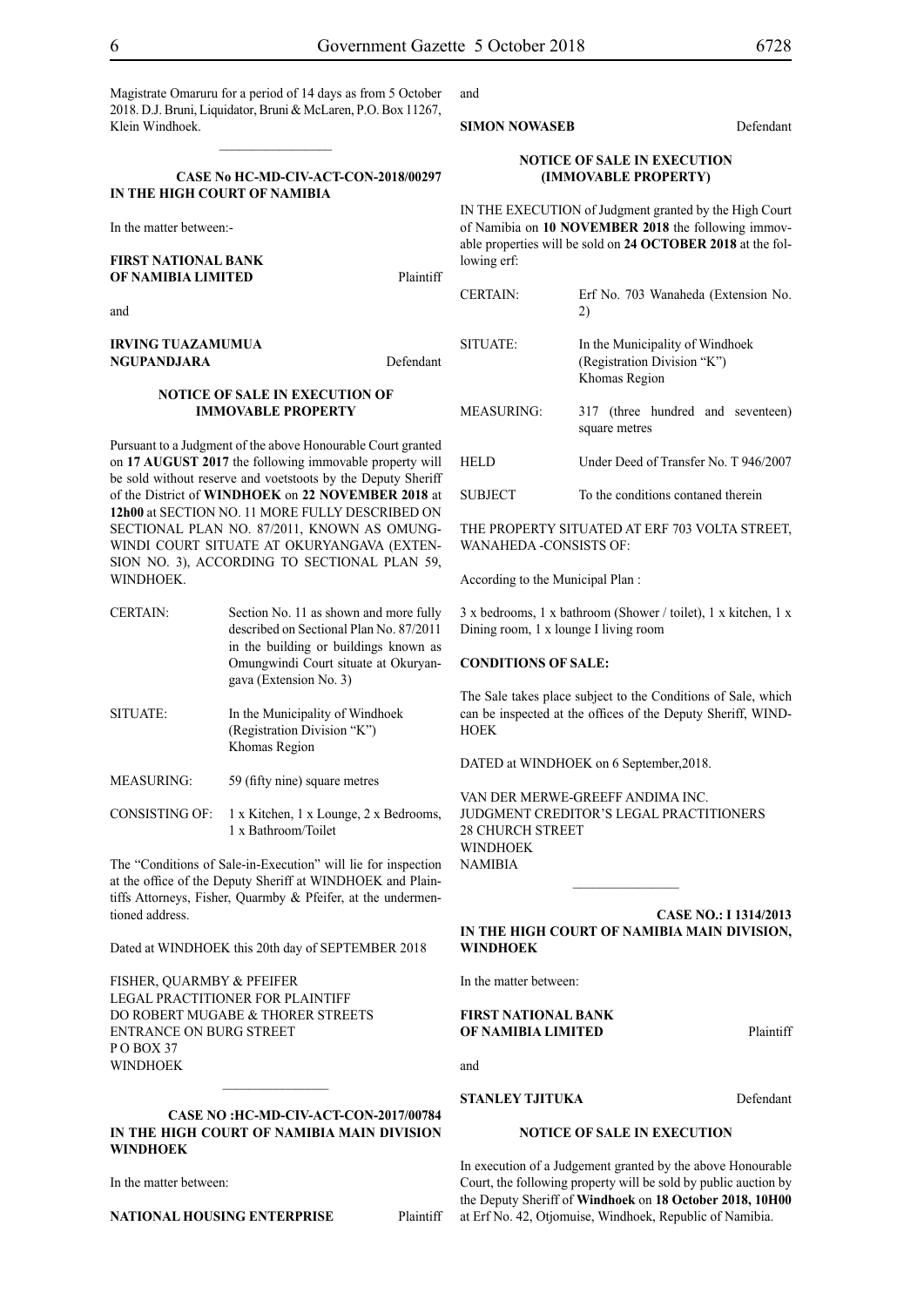| <b>CERTAIN:</b> | Erf No. 42, Otjomuise                                                           |
|-----------------|---------------------------------------------------------------------------------|
| SITUATE:        | In the Municipality of Windhoek<br>(Registration Division "K")<br>Khomas Region |
| MEASURING:      | 350 (three five zero) square meters                                             |
| HELD:           | By Deed of Transfer T 4123/2009                                                 |
|                 | IMPROVEMENTS: Kitchen, 3 bedrooms, 1 Shower with<br>WС                          |

#### **CONDITIONS OF SALE:**

- 1. The Sale is subject to provisions of the High Court Act no. 16 of 1990, as amended, and the property will be sold "voetstoots" according to the existing title deed.
- 2. The complete Conditions of Sale will be read out at the time of the sale, and may be inspected beforehand at the offices of the Plaintiff and Plaintiff's attorney at the under-mentioned address, as also at the offices of the Deputy Sheriff, Windhoek.

Dated at WINDHOEK on the 23rd day of AUGUST 2018.

J C VAN WYK ATTORNEYS Legal Practitioner for Plaintiff 18 LOVE STREET WINDHOEK

**Case Number: 13652/2013 IN THE HIGH COURT OF NAMIBIA (Main Division)**

In the matter between:

| STANDARD BANK NAMIBIA LIMITED | Plaintiff |
|-------------------------------|-----------|
|                               |           |

and

**HILDA GAES** Defendant

#### **NOTICE OF SALE OF IMMOVABLE PROPERTY**

Pursuant to a Judgement of the above Honourable Court granted on **22 September 2017**, the following immovable property will be sold "voetstoots" by the Deputy Sheriff for the District of **Windhoek** on **WEDNESDAY, 24 OCTOBER 2018** AT **10h00**.

CERTAIN: Remaining extent of Erf 2224, Wanaheda (Extension No. 8) SITUATE: In the Municipality of Windhoek (Registration Division "K") Khomas Region MEASURING: 331 (three three one) square metres HELD BY: Deed of Transfer No T 2996/2003

IMPROVEMENTS AND

DESCRIPTION: 1 x Kitchen With Build In Cupboards, 1 x Lounge/Dining Room, 3 x Bedrooms With Build In Cupboards, 1 x Bathroom With Toilet

The "Conditions of Sale in Execution" will lie for inspection at the office of the Deputy Sheriff in Windhoek, and at the Office of Plaintiffs Legal Practitioners of Record in Windhoek at Plaintiffs Attorneys, Etzold - Duvenhage, at the undermentioned address.

DATED at WINDHOEK this 12th day of SEPTEMBER 2018.

ETZOLD - DUVENHAGE LEGAL PRACTITIONER FOR Plaintiff NO. 33 FELD STREET WINDHOEK

**In the MAGISTRATE'S COURT for the DISTRICT of WINDHOEK** 

 $\frac{1}{2}$ 

**HELD at WINDHOEK Case No. 4714/2017**

In the matter between:

**GUNNAR JENSEN ACTING IN HIS CAPACITY AS A TRUSTEE OF THE GUNNAR JENSEN BUILDING MATERIALS TRUST T/A PENNYPINCHERS TIMBERCITY WINDHOEK** Execution Creditor

and

# **M D TRADING &**

**INVESTMENTS CC** First Execution Debtor **MARISELA DAVIDS** Second Execution Debtor **MARKUS DAVIDS** Third Execution Debtor

#### **NOTICE OF SALE IN EXECUTION**

In pursuance of judgment granted on **14 September 2017**, the following immovable property will be sold "voetstoots" by the Messenger of the Court for the District of **Walvis Bay** on **26 October 2018** at **10h00** at Erf 516, Extension No 2, Langstrand, District of Walvis Bay:

| <b>CERTAIN:</b>                      | Erf 516, Extension No 2, Langstrand                                                                                                                                                        |
|--------------------------------------|--------------------------------------------------------------------------------------------------------------------------------------------------------------------------------------------|
| SITUATE:                             | In the Municipality of Walvis Bay<br>(Registration Division "F")<br>Erongo Region                                                                                                          |
| MEASURING:                           | 534 (square metres)                                                                                                                                                                        |
| HELD BY                              | Deed of Transfer No T 8013/2013                                                                                                                                                            |
| <b>PREFERENT</b><br><b>CREDITOR:</b> | Standard Bank Namibia Limited Mort-<br>gage Bond B 8093/2013 N\$1 490<br>000.00 (Capital) N\$372 000.00 (Addi-<br>tional Costs)                                                            |
| <b>IMPROVEMENTS:</b>                 | House: 2 x Garages, 3 x Bedrooms 1 x<br>Lounge, 1 x Television Room, 1 x Din-<br>ing Room, 1 X Kitchen, 3 X Bathroom<br>Flat: 1 x Garage, 1 x Lounge/Kitchen, 2<br>x Bedrooms 1 X Bathroom |

The "Conditions of the Sale in Execution" will lie for inspection at the office of, the Messenger of the Court in Walvis Bay,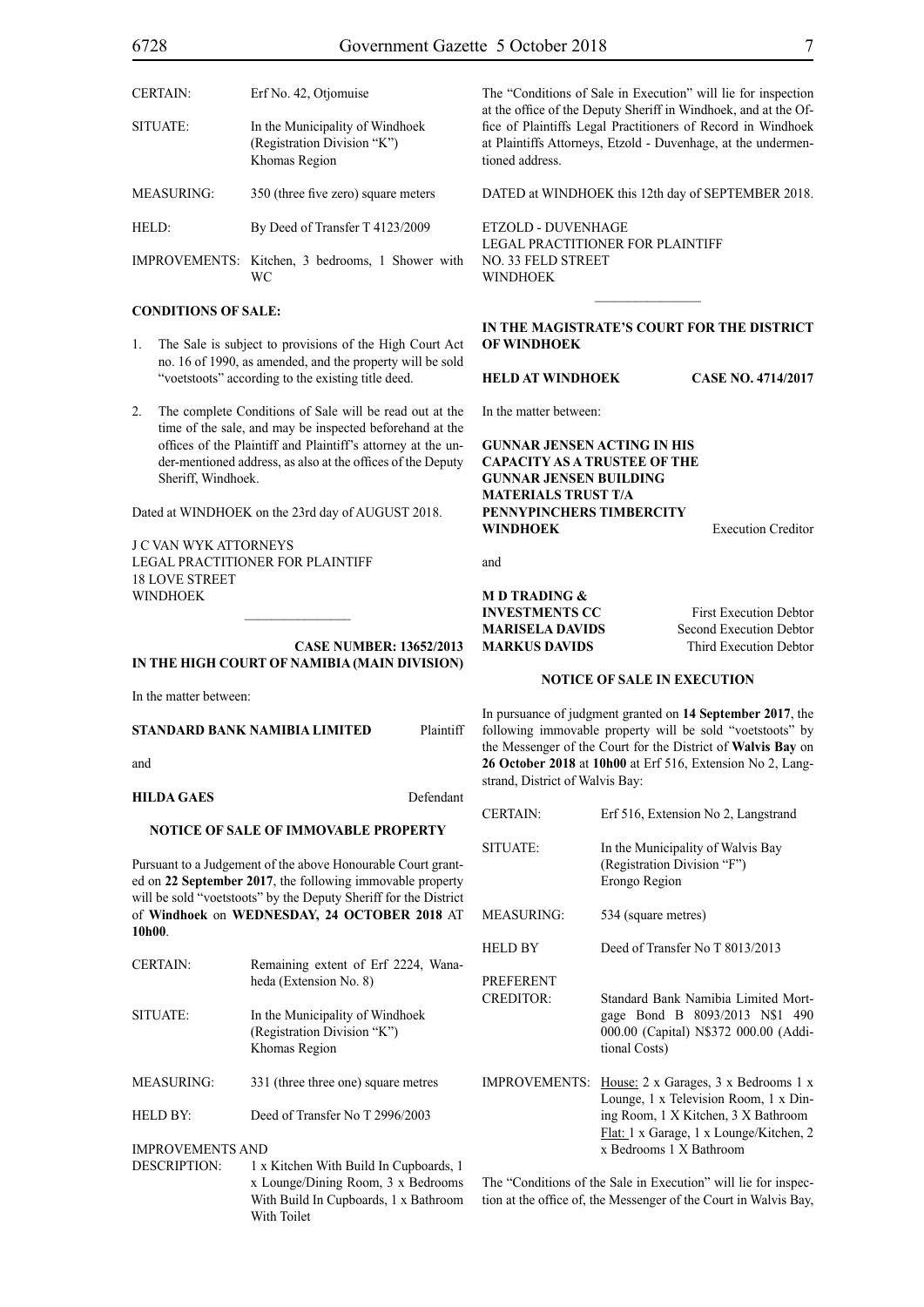and at the offices of the Plaintiff's Legal Practitioners, Etzold - Duvenhage, at the undermentioned address.

DATED at WINDHOEK this 5th day of SEPTEMBER 2018

ETZOLD - DUVENHAGE LEGAL PRACTITIONER FOR Plaintiff. PHILADELPHIA HOUSE, SUITE NO. 1 NO. 6 NEWTON STREET WINDHOEK

#### **CASE NO.: HC-MD-CIV-ACT-DEL-2017101804 IN THE HIGH COURT OF NAMIBIA MAIN DIVISION, WINDHOEK**

 $\frac{1}{2}$ 

In the matter between:

#### **OMUTUNDA GWABALA ENTERPRISES CC (OMG)** First Plaintiff **GIDEON SHAVUKA IIYAMBO** Second Plaintiff

and

**GORO INVESTMENTS CC** First Defendant **GOTTLIEB NAMUNJEKWA** Second Defendant

#### **NOTICE OF SALE IN EXECUTION**

In execution of a Judgement granted by the above Honourable Court, the following property will be sold by public auction by the Deputy Sheriff of **Windhoek** on **30 October 2018** at **10h00**, Erf 629 Auasblick, Windhoek, Republic of Namibia.

| <b>CERTAIN:</b>     | Erf No. 629 (A portion of Erf 649) Auas-<br>blick                                                                                                                                                                                                                                         |
|---------------------|-------------------------------------------------------------------------------------------------------------------------------------------------------------------------------------------------------------------------------------------------------------------------------------------|
| <b>DESCRIPTION:</b> | Ground Floor: 2 Garages, laundry, braai<br>area, toilet, office, two bedrooms, bath-<br>room, lounge, small kitchen, big kitchen<br>and dining with open area. Top Floor: 3<br>bedrooms, main bedroom with complete<br>bathroom, small lounge and big lounge<br>with a bar and open area. |
| SITUATE:            | In the Municipality of Windhoek<br>(Registration Division "K")<br>Khomas Region                                                                                                                                                                                                           |
| <b>MEASURING:</b>   | 745 (seven four five) square meters                                                                                                                                                                                                                                                       |
| HELD:               | Certificate of Consolidated Title No.<br>T4621/2008                                                                                                                                                                                                                                       |

#### **CONDITIONS OF SALE:**

- The sale is subject to provisions of the High Court Act, No. 16 of 1990, as amended, and the property will be sold "voetstoots" according to the existing title deed.
- 2. The complete conditions of sale will be read out at the time of the sale, and may be inspected beforehand at the offices of the Plaintiff's attorneys at the undermentioned address, as also at the offices of the Deputy Sheriff, Windhoek.

Dated at WINDHOEK on the 14th day of September 2018.

FB LAW CHAMBERS Plaintiff'S LEGAL PRACTITIONER 35 SCHUBERT STREET WINDHOEK WEST WINDHOEK

#### **HC-MD-CIV-MOT-POCA-2018/00332 IN THE HIGH COURT OF NAMIBIA, MAIN DIVISION HELD AT WINDHOEK ON WEDNESDAY, THE 26th DAY OF SEPTEMBER 2018 BEFORE THE HONOURABLE JUSTICE GEIER**

 $\frac{1}{2}$ 

In the *ex parte* matter of:

PROSECUTOR-GENERAL Applicant

*IN RE*: The positive balance held in the current First National Bank of Namibia Limited account number 62140656797 held in the name of Wilbard Pandeni Ipinge and the positive balance in First National Bank of Namibia Limited Unit Trust account number 90557280146 held in the name of Wilbard Pandeni Ipinge.

**IN THE APPLICATION FOR A PRESERVATION OF PROPERTY ORDER IN TERMS OF SECTION 51 OF THE PREVENTION OF ORGANISED CRIME ACT, NO. 29 OF 2004**

#### **CORRECTED PRESERVATION OF PROPERTY ORDER IN TERMS OF SECTION 51 OF POCA**

Having heard MS KEULDER, on behalf of the Applicant In Camera and Ex Parte and having read the Notice of Motion, Affidavit and annexures thereto;

#### **IT IS HEREBY ORDERED THAT:**

- 1. The applicant's non compliance with the forms and service with the time limits prescribed by the Rules of this Honourable Court as far as may be necessary, and the failure to comply therewith is hereby condoned, and that this matter is heard as one of urgency as envisaged in Rule 73 of the Rules of Court.
- 2. The prescribed manner for applications of this nature as set out in the regulations to the Prevention of Organised Crime Act 29 of 2004 ("POCA") as well as any other manner prescribed in POCA is dispensed with.
- 3. A preservation of property order, as contemplated by section 51 of POCA, is granted in respect of the positive balance held in the current First National Bank of Namibia Limited account number 62140656797 held in the name of Wilbard Pandeni Ipinge and the positive balance in First National Bank of Namibia Limited Unit Trust account number 90557280146 held in the name of Wilbard Pandeni Ipinge., herein referred to as the "property".
- 4. In terms of section 51 of POCA all persons with knowledge of this order, other than as required and permitted by this order, are prohibited from removing, and or taking possession of and / or control over, and / or dissipating, and / or encumbering and / or interfering with, and or diminishing the value of, and / or attaching or selling in execution, and I or dealing in any other manner with the property to which this order relates.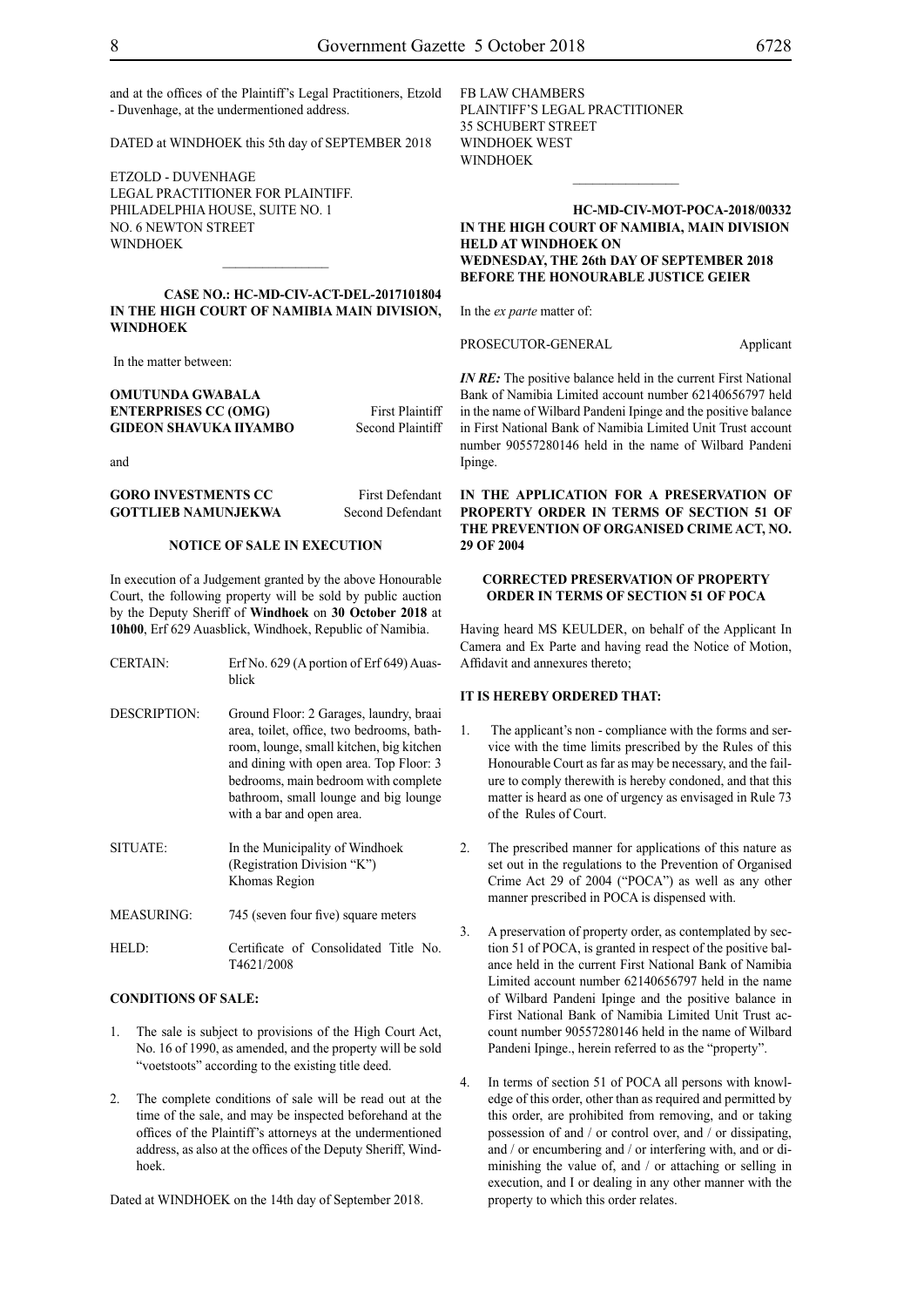- 5. Warrant Officer Daniel Shikongo ("W/O Shikongo") of the Anti-Money Laundering and Combating of Financing and Terrorism: Asset Recovery Sub-Division or, in W/O Shikongo's absence, any authorised member of the the Anti-Money Laundering and Combating of Financing and Terrorism: Asset Recovery Sub-Division in Windhoek is appointed to take care of the property in terms of section 93 of POCA and is immediately authorized to:
	- 5.1 Seize and or assume control over the property;
	- 5.2 Safeguard the property pending the finalization of the forfeiture proceedings under POCA;
	- 5.3 If necessary to administer and preserve the property and to do all things necessary for that purpose, including keeping the positive balance in the bank account where it is currently kept subject to appropriate safeguards and / or deposit the positive balance in the account in a separate interest bearing account.
- 6. The applicant must:
- 6.1 Effect service of the preservation of property order and the application on Mr. Wilbard Pandeni Ipinge and F N B .
- 6.2 In terms of section 52 (1) (b) cause notice of this order, in the form set out in Annexure A and Annexure B hereto, to be published in the Government Gazette as soon as practicable after the preservation of property order is granted.
- 7. Any person who has an interest in the property and who intends opposing the application for an order forfeiting the property to the State or applying for an order excluding his or her interest from a forfeiture order in respect of the property, must enter an appearance giving notice of his or her intention in terms of section 52 (3) of POCA.
- 8. Such notice must be delivered to the applicant at the applicant's appointed address at the Office of the Government Attorney, second floor, Sanlam Centre, Independence Avenue, Windhoek
	- 8.1 In the case of any person specifically identified for service in terms of this order, within 21 calendar days of service; and
	- 8.2 In the case of any other person, 21 calendar days after the date when a notice of the order was published in the Government Gazette.
	- 8.3 A notice in terms of section 52 of POCA must contain full particulars of the chosen address for the delivery of documents concerning further proceedings in this matter and must be accompanied by an affidavit setting out:
		- 8.3.1 The full particulars of the identity of the person giving the notice;
		- 8.3.2 The nature and extent of his or her interest in the property concerned;
		- 8.3.3 Whether he or she intends opposing the making of the forfeiture order, or whether he or she intends applying for an order

excluding his or her interest in that property from the operation of the order;

- 8.3.4 Whether he or she admits or denies that the property concerned are the proceeds of unlawful activities and the basis for such defence; and
- 8.3. 1f he or she intends applying for the exclusion of his or her interests from the operation of the forfeiture order, the basis for such an application.
- Any person, with an interest in the property, may, on good cause shown:
	- 9.1 In terms of section 57 of POCA apply to Court for payment from the properties of reasonable living expenses and reasonable legal expenses on conditions set out in section 57 o f POCA;
	- 9.2 In terms of section 58 of POCA, apply for the variation or recession of the preservation order on the conditions set out in section 58 of POCA.

#### BY ORDER OF THE COURT

#### REGISTRAR OF THE HIGH COURT

TO: PROSECUTOR-GENERAL CORPORATE HOUSE LUDERITZ STREET WINDHOEK Windhoek Khomas Namibia 9000

#### **FORM 5 ANNEXURE A**

#### **NOTICE OF PRESERVATION OF PROPERTY ORDER MINISTRY OF JUSTICE PREVENTION OF ORGANIZED CRIME REGULATIONS: PREVENTION OF ORGANISED CRIME ACT, 2004 (ACT 29 OF 2004) (Section 52 (1), Regulation 4 (5))**

To: Mr Wilbard Pandeni Ipinge.

#### **IMPORTANT - DO NOT IGNORE THIS DOCUMENT**

Upon receipt of this notice you should obtain legal advice to help you understand this document and your rights and obligations under the preservation of property order.

#### **WHY YOU HAVE RECEIVED THIS NOTICE**

The High Court has made a preservation of property order over property pursuant to section 51 of the Prevention of Organised Crime Act 2004. A copy of the preservation of property order is attached to this notice. The order describes the property that has been preserved and may contain directions relating to the seizure of that property. It may also contain other orders that the court considers appropriate.

You have received this notice because the Prosecutor - General considers that you might have an interest in the properties which are the subject of the preservation order.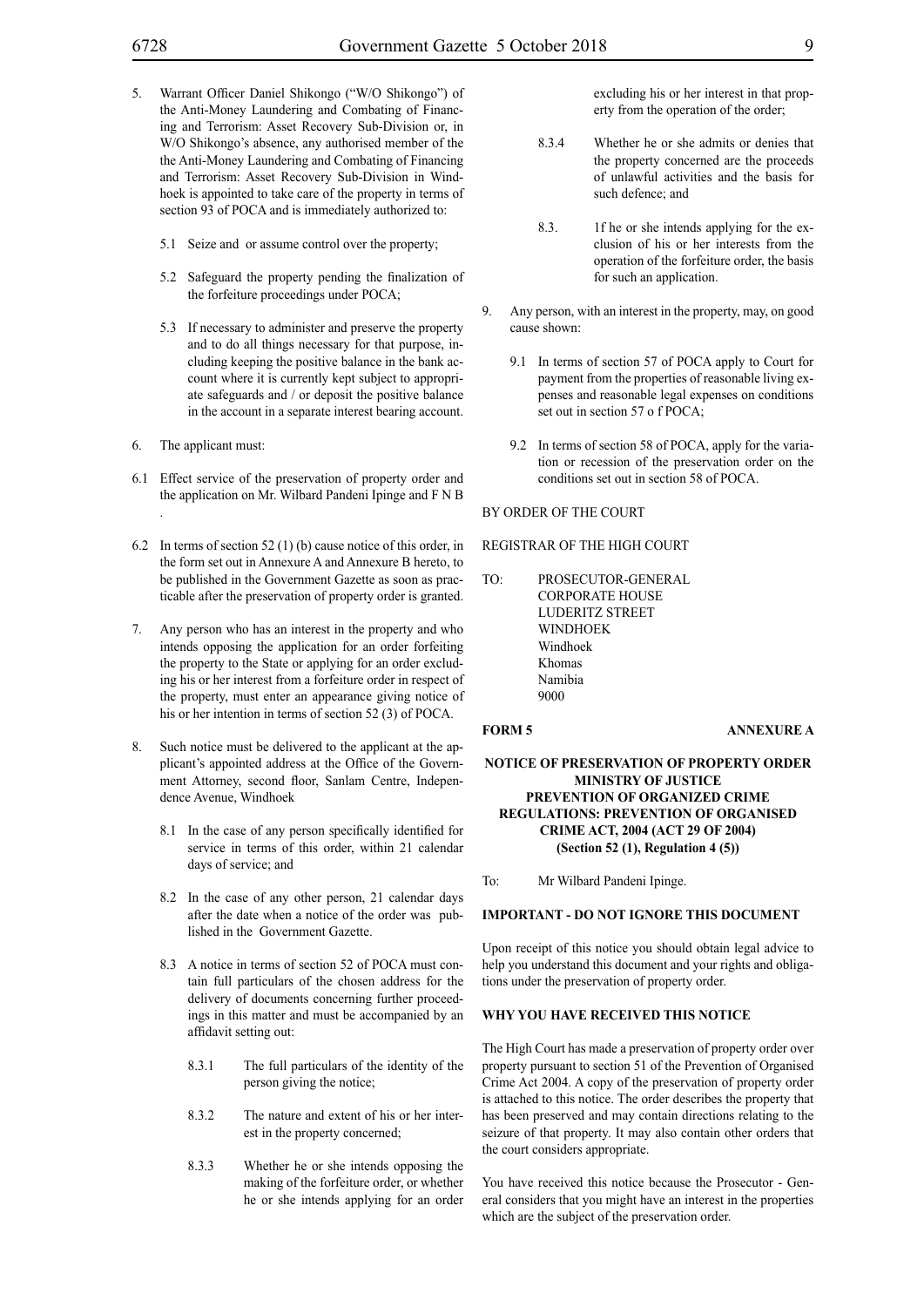The preservation of property order has been made for the purpose of securing property in order to satisfy any forfeiture order that might be pursuant to Part 3 of Chapter 6 of the Prevention of Organised Crime Act 2004.

#### **WARNING**

The preservation of property order prohibits any person from dealing, in any manner, with the properties to which the order relates. A person who intentionally refuses or fails to comply with a court order made under this Act commits an offence punishable by a fine not exceeding N\$ 300,000 or to imprisonment for a period not exceeding 15 years.

Dated: ......................................

.................................................. For Prosecutor - General

#### **ANNEXURE**

#### **IN THE HIGH COURT OF NAMIBIA MAIN DIVISION, HELD AT WINDHOEK CASE NUMBER:**

In the *ex parte* application of:

#### **THE PROSECUTOR-GENERAL** Applicant

*IN RE*: The positive balance held in the First National Bank of Namibia Limited current account number 62140656797 held in the name of Wilbard Pandeni Ipinge and th positive balance in First National Bank of Namibia Limited Unit Trust account number (90557280146 held in the name of Wilbard Pandeni Ipinge.

#### **IN THE APPLICATION FOR A PRESERVATION OF PROPERTY ORDER 11 TERMS OF SECTION 51 OF THE PREVENTION OF ORGANISED CRIME ACT 29 OF 2004**

#### **Notice in terms of section 52 of the Prevention of Organised Crime Act 29 of 2004 (POCA)**

This notice is addressed to all persons who have an interest in the positive balance or value of the Capricorn Asset Management Investment Fund, entity No 13849639 account number 26382 held in the name of Martin Shilengudwa and the positive balance in the Bank Windhoek account number 10142917 held in the name of Martin Shilengudwa.

#### **Take notice that:**

- 1. The Prosecutor General has obtained a preservation of property order (the order), a copy of which is attached to this notice, in terms of section 51 of POCA in respect of the properties;
- 2. If you have an interest in the properties, you should understand that it is now at risk. You are advised to obtain legal advice on whether your interest can be protected and, if so, on how to protect it;
- You are notified that the Prosecutor General will, within 120 days of publication of this notice in the Government Gazette, apply to the High Court under section 59 of POCA for an order declaring the properties forfeited to the State. The order will remain in force until the ap-

plication for a forfeiture order is finalised, and until any forfeiture order that has been made is satisfied;

- 4. If you intend to oppose the application for a forfeiture order, or you intend to apply for an order excluding your interest from a forfeiture order in respect of the properties, you must enter an appearance in terms of the order. The requirements for such an appearance are set out in the order and are also dealt with in sections  $52$  (3), (4) and (5) of POCA. An appearance must comply with these requirements;
- 5. Your attention is specifically drawn to the 21 calendar day time limit prescribed in section 52 (4) for the entry of an appearance referred to in paragraph 4 above;
- 6. If you enter an appearance in terms of the order you will be entitled to be given 14 calendar days notice of the application by the applicant for a forfeiture order in respect of the properties;
- 7. If you fail to enter an appearance in terms of the order or to comply with the above requirements, you will not be given notice of the application for a forfeiture order and you will not be entitled to appear at the hearing of the application. In such a case, the court may grant a default order forfeiting the properties to the State under section 64 of POCA;
- 8. You may, on good cause shown apply for variation or rescission of the order in terms of section 58 of POCA and or apply for legal and living expenses in terms of section 57 of POCA.
- 9. You are specifically advised that even if you intend to apply for reconsideration of the preservation order in this case in terms of section 58, you must, in addition, comply with paragraph 4 and 5 above if you intend to oppose the forfeiture application at a later date. Failure to do so can result in a forfeiture order being granted against the properties by default and without further notice to you.
- 10. Whenever this order states that you must deliver or serve any notice, affidavit or other process document on the applicant , you must deliver or serve them on the applicant at the following address:

GOVERNMENT ATTORNEY Legal Practitioners for the Applicant 2nd FLOOR, SANLAM BUILDING PRIVATE BAG 13189 WINDHOEK, NAMIBIA

Any correspondence or other enquiries must also be directed to this address.  $\mathcal{L}_\text{max}$ 

#### **LAW SOCIETY OF NAMIBIA**

#### **CURATORSHIP TRUST ACCOUNT OF LUTIBEZI ATTORNEYS - RUNDU**

Notice is herewith given that Margaretha Steinmann, in her capacity as Director of the Law Society of Namibia, 1st Floor, Namlex Chambers, 333 Independence Avenue, Windhoek has been appointed in terms of section 28(1) of the Legal Practi-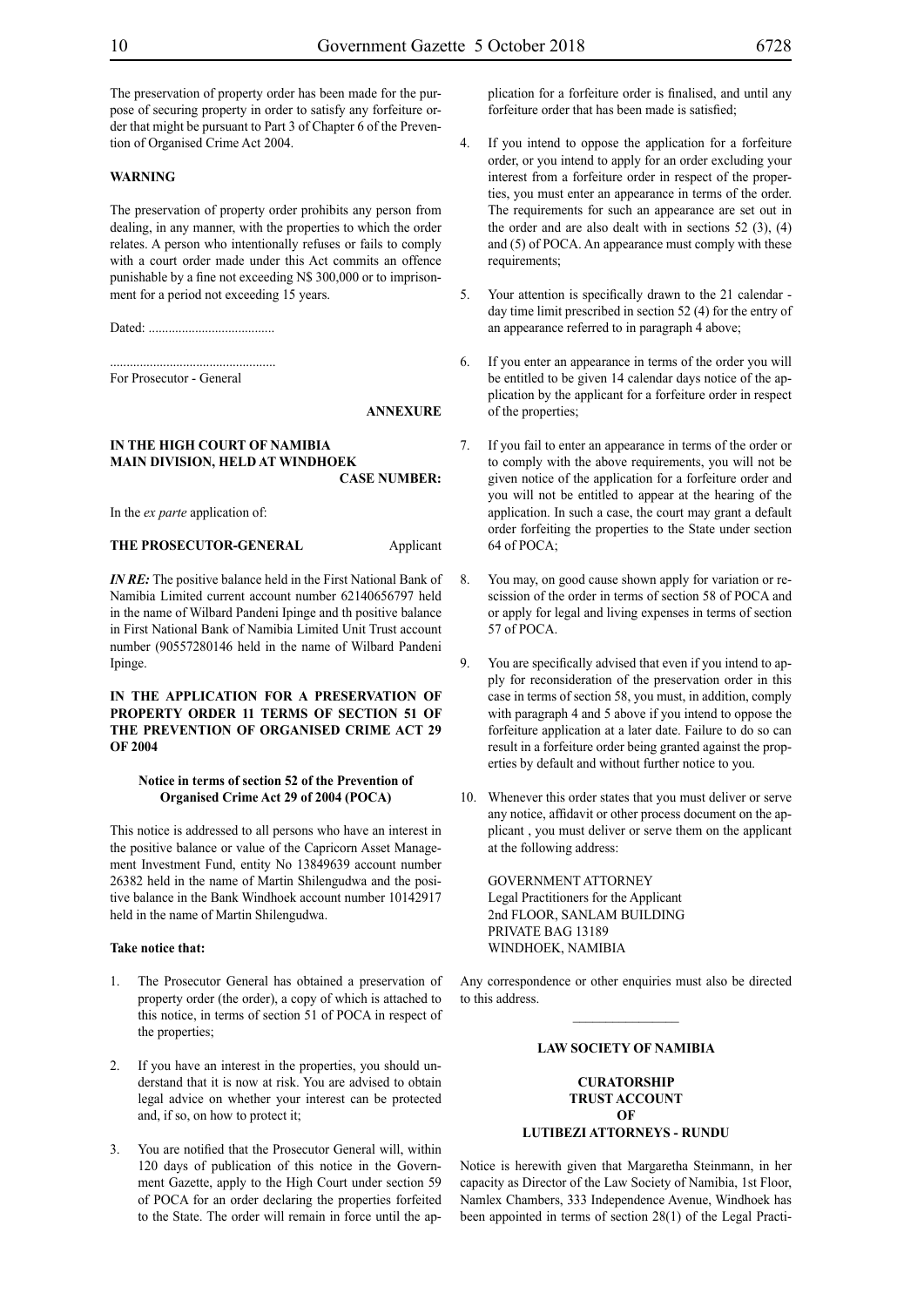tioners Act, Act 15 of 1995, as the Curator Bonis of Lutibezi Attorneys by order of the High Court, Windhoek on 22 June 2018.

THE LAW SOCIETY OF NAMIBIA PO BOX 714 **WINDHOEK** 

#### **LAW SOCIETY OF NAMIBIA**

 $\mathcal{L}=\mathcal{L}^{\mathcal{L}}$ 

#### **CURATORSHIP TRUST ACCOUNT OF CJ LE ROUX & ASSOCIATES NUMBER: C2/2018**

Notice is herewith given in terms of Section 75 of the Administration of Estates Act, No 66 of 1965 (as amended) that Margaretha Steinmann, in her capacity as Director of the Law Society of Namibia, 1st Floor, Namlex Chambers, 333 Independence Avenue, Windhoek has been appointed as the Curator Bonis of CJ LE ROUX & ASSOCIATES on 4 September 2018 by virtue of the Letters of Curatorship No. C2/2018 by the Master of the High Court, Windhoek.

THE LAW SOCIETY OF NAMIBIA PO BOX 714 **WINDHOEK** 

#### **NOTICE OF TRANSFER OF BUSINESS**

TAKE NOTICE that **HERMANUS MARTINUS VAN ZYL** in his capacity as member of **PROFESSIONAL TECHNOLOGY SERVICES CC (Registration Number: CC/2008/1896)** intend to alienate and dispose of the business being conducted by the said Close Corporation under the name and style of **"PRO TECH"** at Gecko Glass Building, Hidipo Hamutenya Street, Swakopmund, to and in favour of **PRO TECHNOLOGY SECURITY CC (Registration Number: CC/2018/06927),** who shall carry on the aforesaid business for its own account under the name and style of **"PRO TECH"** on the aforesaid premises, and this publication shall serve as due notice having been given in terms of Section 34 of the Insolvency Act No 24 of 1936.

DATED at SWAKOPMUND on this 18th day of SEPTEM-BER 2018.

ELLIS SHILENGUDWA INC LEGAL PRACTITIONERS 1 ST FLOOR ALTES AMTSGERICHT C/O THEO-BEN GURIRAB AVENUE & TOBIAS HAINYEKO STREET P.O. BOX 2148 **SWAKOPMUND** 

#### **NOTICE OF TRANSFER OF BUSINESS**

TAKE NOTICE that **JAN IZAK TOBIAS DE VILLIERS** in his capacity as member of **ERONGO AXIS SECURITY CC (Registration Number: CC/2006/0547)** intend to alienate and dispose of the business being conducted by the said Close Corporation under the name and style of **"ERONGO AXIS"**

at Gecko Glass Building, Hidipo Hamutenya Street, Swakopmund, to and in favour of **PRO TECHNOLOGY SECURI-TY CC (Registration Number: CC/2018/06927),** who shall carry on the aforesaid business for its own account under the name and style of **"PRO TECH"** on the aforesaid premises, and this publication shall serve as due notice having been given in terms of Section 34 of the Insolvency Act No 24 of 1936.

DATED at SWAKOPMUND on this 18th day of SEPTEM-BER 2018.

ELLIS SHILENGUDWA INC LEGAL PRACTITIONERS 1 ST FLOOR ALTES AMTSGERICHT C/O THEO-BEN GURIRAB AVENUE & TOBIAS HAINYEKO STREET P.O. BOX 2148 SWAKOPMUND

#### **NOTICE OF TRANSFER OF BUSINESS**

TAKE NOTICE that **HERMANUS MARTINUS VAN ZYL** in his capacity as member of **FIRST ARMED RESPONSE CC (Registration Number: CC/2011/2138)** intend to alienate and dispose of the business being conducted by the said Close Corporation under the name and style of **"FIRST RE-SPONSE"** at Gecko Glass Building, Hidipo Hamutenya Street, Swakopmund, to and in favour of **PRO TECHNOLOGY SE-CURITY CC (Registration Number: CC/2018/06927)**, who shall carry on the aforesaid business for its own account under the name and style of **"PRO TECH"** on the aforesaid premises, and this publication shall serve as due notice having been given in terms of Section 34 of the Insolvency Act No 24 of 1936.

DATED at SWAKOPMUND on this 18th day of SEPTEM-BER 2018.

EELLIS SHILENGUDWA INC LEGAL PRACTITIONERS 1 ST FLOOR ALTES AMTSGERICHT C/O THEO-BEN GURIRAB AVENUE & TOBIAS HAINYEKO STREET **P.O. BOX 2148 SWAKOPMUND** 

#### **THE ALIENS ACT, 1937 NOTICE OF INTENTION OF CHANGE OF SURNAME**

 $\frac{1}{2}$ 

I, **Petronilla Namvhura nehare**, residing at Rundu and unemployed intend applying to the Minister of Home Affairs for authority under section 9 of the Aliens Act, 1937, to assume the surname **sikongo** for the reasons that SIKONGO is the family surname.

#### I previously bore the name **Petronilla Namvhura nehare.**

Any person who objects to the assumption of the said surname of **sikongo** should as soon as may be lodge his or her objection, in writing, with a statement of his or her reasons therefor, with the Magistrate of Windhoek.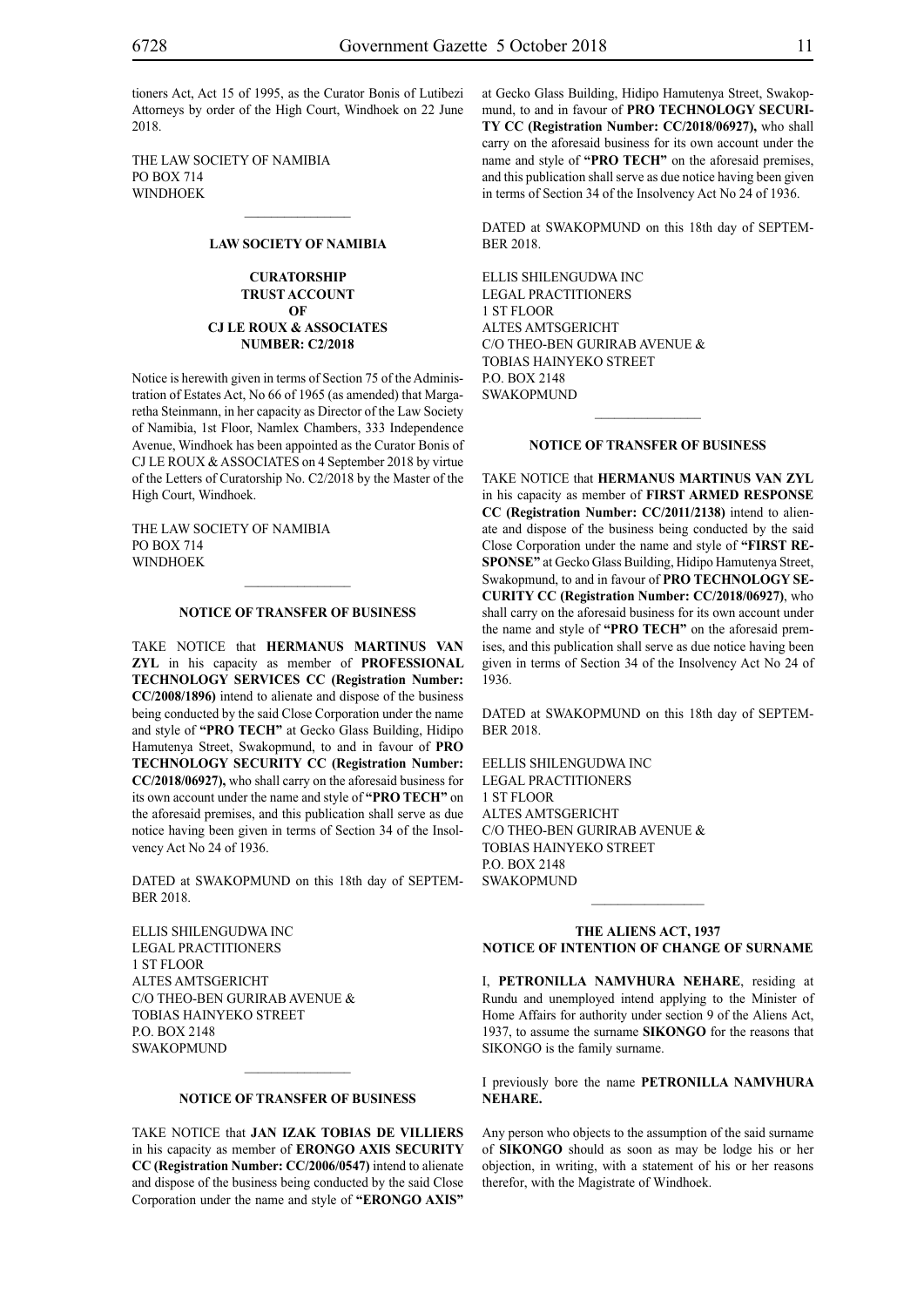**P. N. nehare rundu NAMIBIA**

#### **THE ALIENS ACT, 1937 NOTICE OF INTENTION OF CHANGE OF SURNAME**

 $\frac{1}{2}$ 

I, **lenaline mutaleni simon**, unemployed intend applying to the Minister of Home Affairs for authority under section 9 of the Aliens Act, 1937, to assume the surname NEKWAYA for the reasons that I want to change it, because it's wrong.

I previously bore the name **lenaline mutaleni simon.**

Any person who objects to the assumption of the said surname of **nekwaya** should as soon as may be lodge his or her objection, in writing, with a statement of his or her reasons therefor, with the Magistrate of Windhoek.

**l. m. simon NAMIBIA**

#### **THE ALIENS ACT, 1937 NOTICE OF INTENTION OF CHANGE OF SURNAME**

I, **sebastian tuneeko**, residing at Erf 14, Lucia Street, Greenwell Matongo, Windhoek and unemployed intend applying to the Minister of Home Affairs for authority under section 9 of the Aliens Act, 1937, to assume the surname **hiyanja** for the reasons the change of surname from **TUNEEKO** to **HIYANJA** is to honour my biological mother. The fact that she passed away when I was six years old is the only reason to show my love to her and other reason the surname I have now is not my biological father.

I previously bore the name **sebastian tuneeko.**

Any person who objects to the assumption of the said surname of **HIYANJA** should as soon as may be lodge his or her objection, in writing, with a statement of his or her reasons therefor, with the Magistrate of Windhoek.

**s. tuneeko windhoek NAMIBIA**

#### **THE ALIENS ACT, 1937 NOTICE OF INTENTION OF CHANGE OF SURNAME**

I, **linda kakhoya kambinda**, residing at Erf No. 253-18, Tolla Street, Greenwell Matongo and unemployed intend applying to the Minister of Home Affairs for authority under section 9 of the Aliens Act, 1937, to assume the surname **MBWETI** for the reasons that father carries the surname **MBWETI** and **KAMBINDA** stands as father's second name.

I previously bore the name **LINDA KAKHOYA KAMBINDA.** 

Any person who objects to the assumption of the said surname of **MBWETI** should as soon as may be lodge his or her objection, in writing, with a statement of his or her reasons therefor, with the Magistrate of Windhoek.

**l. k. kambinda windhoek NAMIBIA**

#### **THE ALIENS ACT, 1937 NOTICE OF INTENTION OF CHANGE OF SURNAME**

 $\frac{1}{2}$ 

I, **matride netumbo kalaputse paulus**, residing at Okanenge, Oniipa and a student intend applying to the Minister of Home Affairs for authority under section 9 of the Aliens Act, 1937, to assume the surname **amoomo** for the reasons that I want to change from **PAULUS** to **AMOOMO**.

I previously bore the name **matride netumbo kalaputse paulus.**

Any person who objects to the assumption of the said surname of **amoomo** should as soon as may be lodge his or her objection, in writing, with a statement of his or her reasons therefor, with the Magistrate of Windhoek.

**m. n. k. paulus oniipa NAMIBIA**

#### **THE ALIENS ACT, 1937 NOTICE OF INTENTION OF CHANGE OF SURNAME**

 $\frac{1}{2}$ 

I, **oscar sefanya ndeuyapo**, residing at Omai, Okankolo and unemployed intend applying to the Minister of Home Affairs for authority under section 9 of the Aliens Act, 1937, to assume the surname **haunawa** for the reasons that the surname was incorrect.

I previously bore the name **OSCAR SEFANYA NDEUYAPO.** 

Any person who objects to the assumption of the said surname of **haunawa** should as soon as may be lodge his or her objection, in writing, with a statement of his or her reasons therefor, with the Magistrate of Windhoek.

**o. s. ndeuyapo okankolo NAMIBIA**

#### **THE ALIENS ACT, 1937 NOTICE OF INTENTION OF CHANGE OF SURNAME**

 $\frac{1}{2}$ 

I, **joseph petrus**, residing at 43 Marenami Street, Oluna, Ondangwa and carrying on business of Car Tyre Sales intend applying to the Minister of Home Affairs for authority under section 9 of the Aliens Act, 1937, to assume the surname **kaloshapi** for the reasons that **PETRUS** is our father's first name, while surname in our norms refers to the name of your grandfather that is why we want to assume our grandfather's name.

I previously bore the name **joseph petrus.**

I intent also applying for authoritiy to change the surname of my wife **KRISTI HILENI INGANDIPEWA** and minor child **PAULUS MEMORY TETEKELA to KALOSHAPI**.

Any person who objects to the assumption of the said surname of **kaloshapi** should as soon as may be lodge his or her